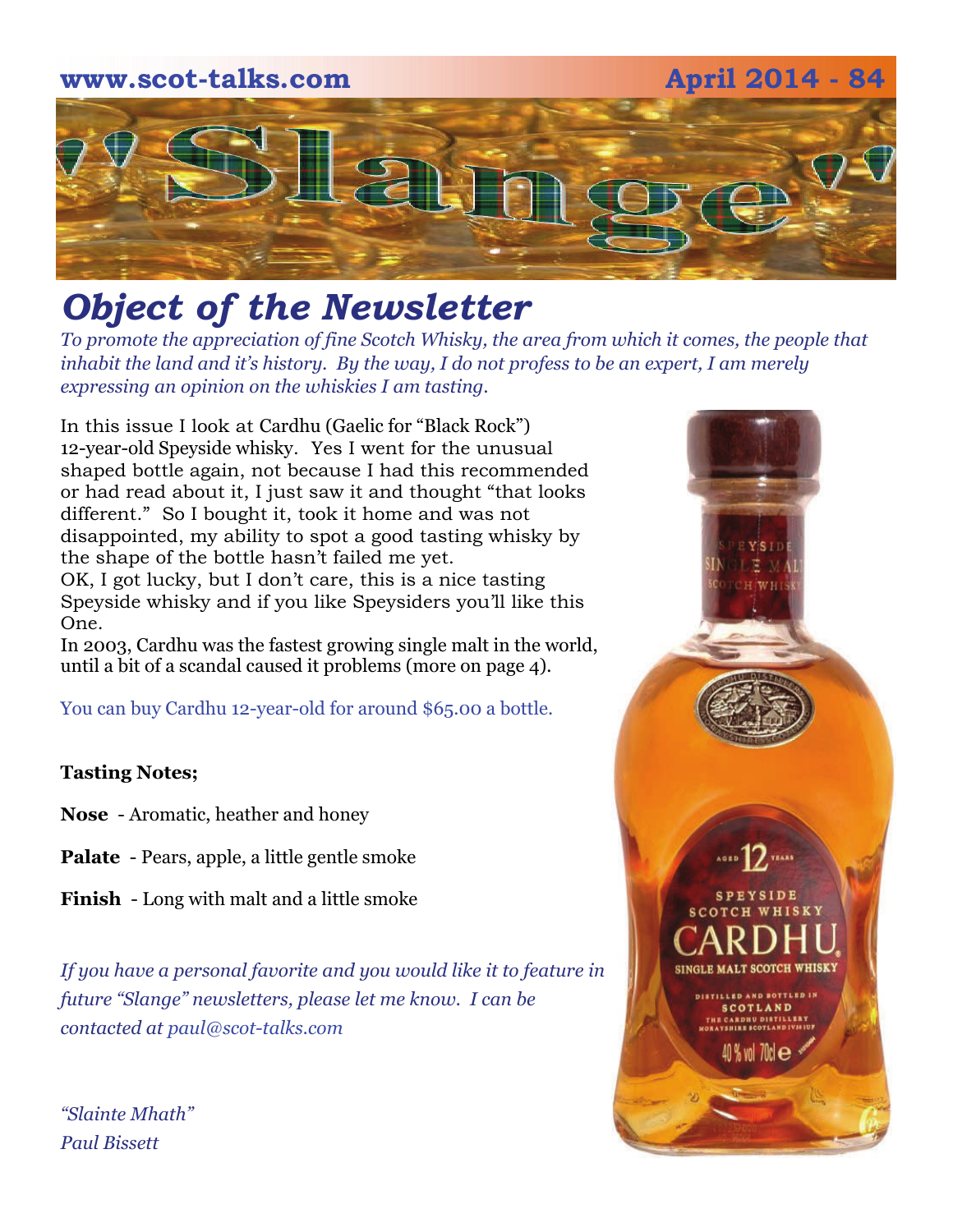# **www.scot-talks.com April 2014 - 84** lan

### **Cardhu Distillery**

Cardhu Distillery nestles in a picturesque setting in the heart of Speyside. Speyside is known all over the world as whisky country. The Cardhu distillery which is the only distillery started by a women, really does stand out from all the other distilleries in the Speyside area. The light character of the 12yr old Cardhu is an excellent starting point for anyone starting on their whisky journey and the new additions to the Cardhu range, the 15 and 18yr offer flavors for those that are looking for something a little more complex. The Cardhu range of whiskies are an excellent representation of a Speyside whisky.

Cardhu is also part of the world famous Malt Whisky Trail which is an essential tool for any tourist wishing to visit a whisky distillery in the Speyside area. The Malt Whisky Trail offers visitors the opportunity to plan and visit distilleries in Speyside and includes many of the most famous brands including Glenfiddich, Glenlivet, Strathilsa, Benromach to name a few and also includes the Speyside Cooperage which is the only visitor centre in the UK which allows visitors to see the coopers at work.

Cardhu is not only a world renowned brand in itself but also has a very close connection to Johnnie Walker. Johnnie Walker is the biggest selling blended whisky in the world and Cardhu is the spiritual home of Johnnie Walker in Speyside. A visit to Cardhu will allow visitors to learn about the history between these incredible brands. The visitor centre also stocks a wide range of Johnnie Walker products for purchase.

The surrounding area has an abundance of lovely B&B's, hotels and restaurants and is only a very short walk from the beautiful Cardhu Country House and only a 10 minute drive from the Archiestown hotel. The villages of Craigellachie and Aberlour have a wide selection of pubs and restaurants offering great Scottish produce and also a vast selection of whiskies.

A drive to Cardhu from Aviemore, Grantown-on-Spey, Inverness or even Aberdeen will take you through some beautiful scenery that will make your journey wondrous

A visit to Cardhu and to Speyside really is a whisky lovers dream.

### **One nice thing about egotists: they don't talk about other people.**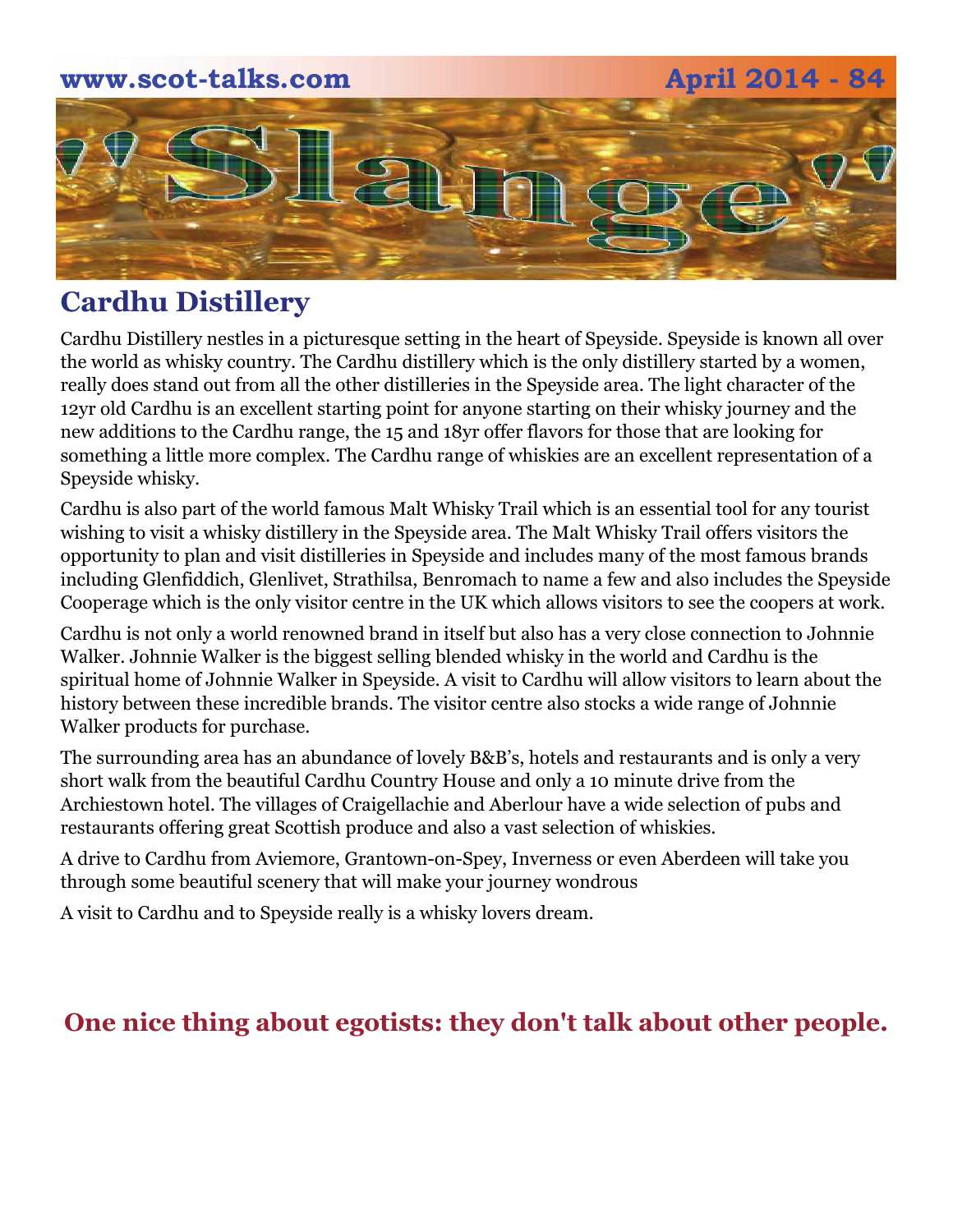# **www.scot-talks.com April 2014 - 84**

Below is a simple guide to help you choose your single malt Whisky, and the flavor notes you should expect from it. Being Scottish I recommend you find a likely candidate and try it in a bar before buying the whole bottle. With each issue of the newsletter I will add in another Whisky to the flavor map. This Issue; Cardhu 12-year-old. For more information go to www.cardhuwhisky.com

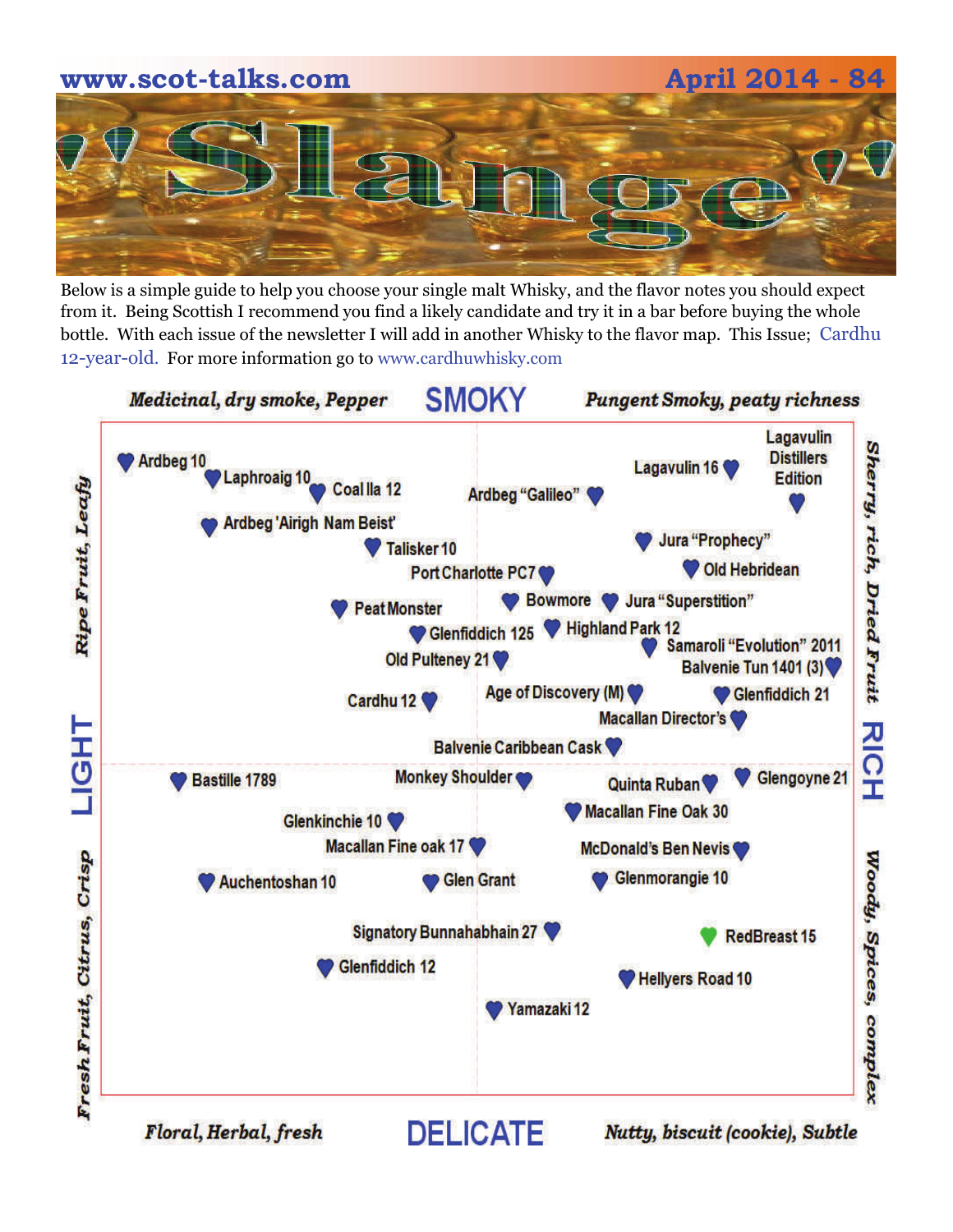## **www.scot-talks.com April 2014 - 84**  $\geq$

### **Cardhu**

Cardhu is an exponent of the soft, sweet, approachable Speyside style and is Diageo's best-selling single malt with a huge following in France and Spain, the latter of which accounts for 75% of volume sales.

This popularity, combined with a rumored shortfall in mature stock, gave rise in 2003 to a notorious episode in the distillery's history when Diageo began selling a 'pure' malt under the name of Cardhu in the same packaging as the previous single malt expression.

This 'pure' malt was believed to include spirit from up to four other distilleries as well as Cardhu. Cue an almighty uproar, with questions asked in Parliament, Diageo vowing to stand firm and the rest of the industry threatening legal action against Diageo for misleading customers and devaluing the status of single malt whisky.

Thankfully the scale of this hullabaloo was sufficient to force Diageo into withdrawing the Pure Malt version of Cardhu (which has now become something of a collector's item), and reinstating the brand as a single malt, to general relief.

Cardhu is normally sold as a 12 year-old although, following the success of a couple of Rare Malt expressions at the end of the 1990s, a 22 year-old cask strength version was issued as part of Diageo's Special Releases in 2005.

The following year a no-age-statement Special Cask Reserve expression was also released and has proved a success. Cardhu is also a key constituent in the Johnnie Walker blend.

For reasons which should be very clear, independent bottlings of Cardhu are extremely rare to nonexistent.

### **Cardhu Distillery**

Previously called Cardow – must be one of the best located distilleries in Speyside. High on the hills on the north side of the Spey Valley with extensive views to the south, it is set in attractive grounds ideal for picnics (complete with picnic tables).

The malt itself – which is presented in an elegant decanter with a beech wood stopper - is pretty typical of a Speyside malt.

It is highly approachable – smooth, sweet, mellow and uncomplicated. It has good body and length. Interestingly, the distillery is the only place in the UK where you can buy Cardhu single malt – which, naturally, adds to its very special nature.

'The malt whisky produced at Cardhu has a cleanliness of taste – often described as silky. It's a taste that is obviously popular as it is known and loved all over the world.'

Such is the popularity of Cardhu Single Malt in Spain that worldwide demand has outstripped the capacity of this small distillery, with the result that its malt is sadly no longer available in many countries.